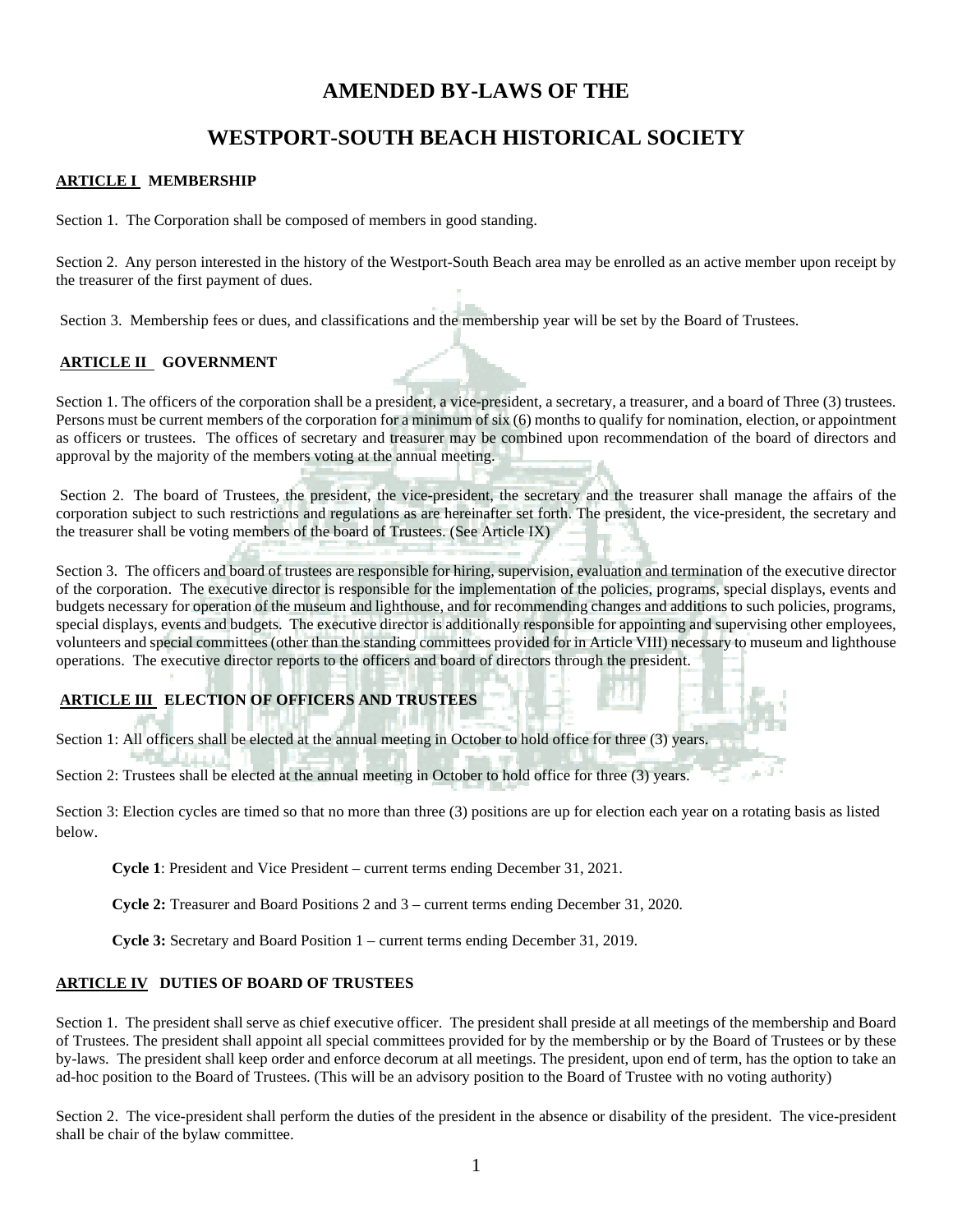Section 3. The secretary shall be in attendance and keep a record of all meetings of the membership; keep a list of members in good standing; keep a record of all meetings of the Board of Trustees; keep a record of all sub-committee minutes provided by the chair of that sub-committee.

Section 4. The treasurer shall keep safely all funds and moneys belonging to the corporation, and the treasurer shall assure that such funds are deposited in the name of the corporation in a bank or savings and loan association. No checks on the account of the corporation foundation shall be payable except upon the signature of the treasurer and one other whose name shall be submitted to the bank at such times as may be necessary. The treasurer shall make an accounting of the affairs of the corporation. If the Board of Trustees so order, the treasurer or the corporation Director(s) must procure and keep active a surety bond payable to the corporation in any amount equal to the greatest liability of the treasurer or the corporation Director(s). The premium on such bond shall be paid by the corporation, and the bond must be deposited with the secretary.

Section 5. The Board of Trustees shall be in charge of all affairs of the corporation. A majority of the Board of Trustees may call special meetings of the general membership and require attendance at the meeting of all Trustees to discuss affairs of the corporation and when necessary shall make reports to the membership either at regular meetings of the corporation or a special meeting.

## **ARTICLE V OFFICERS AND TRUSTEES TERMS AND DISMISSAL**

**Section 1:** All officers and Trustees' terms of office shall commence on the first day of January and end on the last day of December. All officers and directors may be elected to not more than three (3) consecutive terms in each office. Officers and/or Trustees may be reelected to a position previously held after one (1) year out of that office. In case of a vacancy arising in any office or seat, the officers and board of trustees at any scheduled meeting of the officers and board of trustees may fill it temporarily until the next election by appointment of an eligible person. At the next annual election, the position shall be filled by vote of the membership to complete the term.

**Section 2:** Completion of a partial term as an appointed board member does not apply to the restrictions on consecutive terms for board members. A board member is defined as an officer or a board director.

**Section 3:** Absence of any officer or trustees at two (2) successive quarterly membership meetings or two (2) successive board meetings without board approval may cause that person's dismissal from the board consistent with Roberts Rules of Order.

**Section 4:** Officers and or Trustees may be removed from the board for disciplinary reasons consistent with Roberts Rules of Order and board policies.

# **ARTICLE VI MEETINGS**

Section 1. Quarterly membership meetings should be held. The annual membership meeting shall be held in conjunction with the October quarterly membership meeting. Notice of these meetings shall be given to the membership as directed by the president or the Board of Trustees.

Section 2. At each of the quarterly membership meetings the attendance of ten (10) members shall constitute a quorum.

Section 3. The Board of Trustees shall hold meetings once a month. The attendance of 50% of trustees shall constitute a quorum.

Section 4. During a Board of Trustees meeting, a Trustee may request an executive session. No motion(s) or vote(s) may be taken during said session. No minutes or records are taken during said session. At the conclusion of an executive session the item(s) discussed may be brought to the table for appropriate action. An executive session may be called in regards to personnel or litigation issues and shall be closed to the membership at large.

#### **ARTICLE VII AMENDMENTS**

Section 1. These by-laws may be amended at any regular quarterly meeting of the membership and only by a two-thirds vote of the membership present. Notice of the suggested amendment shall be published in a newsletter thirty (30) days prior to a membership meeting,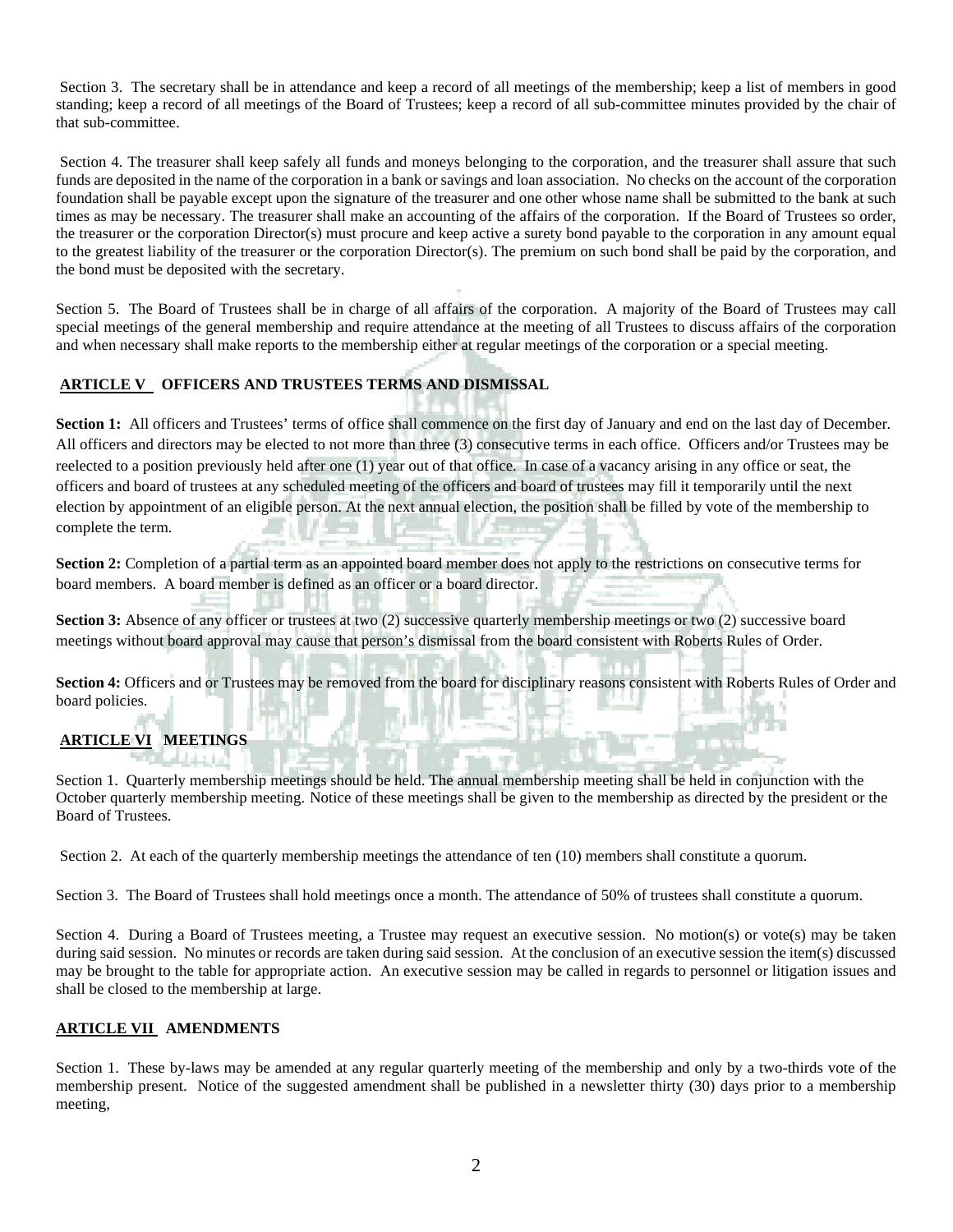#### **ARTICLE VIII COMMITTEES**

Section 1. Standing committees of the corporation include those specified below. The president shall appoint all committees subject to the limitations laid out hereafter. Presidents-elect shall appoint the committees specified herein to serve for their tenure in office no later than the first date of that tenure. The president is an ex-officio member of all standing and ad-hoc committees of the corporation. When possible, Trustees shall be appointed to chair committees.

a. By-Laws Committee. The By-laws committee is responsible for annual review of the corporation by-laws. The committee shall draft and recommend to the Board of Trustees any needed changes.

b. Executive Committee. The Executive Committee consists of the president, the vice-president, the secretary and the treasurer of the corporation. The executive committee is empowered to act for the Board of Trustees as a whole with its actions subject to ratification.

c. Finance Committee. The elected treasurer of the corporation shall chair the finance committee. The finance committee is responsible for preparing and recommending to the Board of Trustees annual budgets necessary to carry out the purpose of the corporation.

d. Strategic Planning Committee. The Strategic Planning Committee is responsible for developing and recommending to the Board of Trustees long-range, five (5) or more year, plans necessary to carry out the purposes of the corporation.

e. Membership Committee. The Membership Committee is responsible for developing and implementing board approved programs and activities to recruit, administer, and expand the membership of the corporation.

f. Nominating Committee. The Nominating Committee is responsible for identifying, determining the qualifications and eligibility of, and recommending to the membership nominees to serve on the Board of Trustees. No person presented as a candidate for election to a position as a Trustee may serve on the nominating committee.

g. Development Committee. The Development Committee is responsible for recommending, developing, and implementing fundraising strategies.

#### **ARTICLE IX ORDER OF MEETINGS**

Section 1. Roberts Rules of Order shall be used at all meetings.

## **ARTICLE X DISPOSITION OF COLLECTIONS**

Section 1. The assets of this corporation shall be dedicated exclusively to the objects and purposes as set out in the Articles of Incorporation, and no part of the net earnings shall ever inure to the benefit of any member.

Section 2. In the event of the dissolution of this corporation, the assets thereof are to be distributed exclusively for the objects and purposes mentioned in ARTICLE II, Government of the Articles of Incorporation.

#### **ARTICLE XI AFFILIATION WITH THE WASHINGTON STATE HISTORICAL SOCIETY**

Section 1. This corporation shall be enrolled as an annual institutional member of the Washington State Historical society, paying the prescribed annual dues in advance and as such, it shall, whenever possible, send a delegate or delegates to represent it at the meeting of the State Society.

#### **ARTICLE XII NON-DISCRIMINATION POLICY**

The Non-Discrimination Policy of Westport South Beach Historical Society is as follows:

Westport-South Beach Historical Society., subscribes to, and complies with, all local, state, and federal acts and laws regarding discrimination. No person shall, on the grounds of race, color, national origin, sex, or otherwise qualified handicapped person solely by reason of the handicap, be denied benefits of, or be subjected to discrimination under any program or activity of, or employment by Westport-South Beach Historical Society.